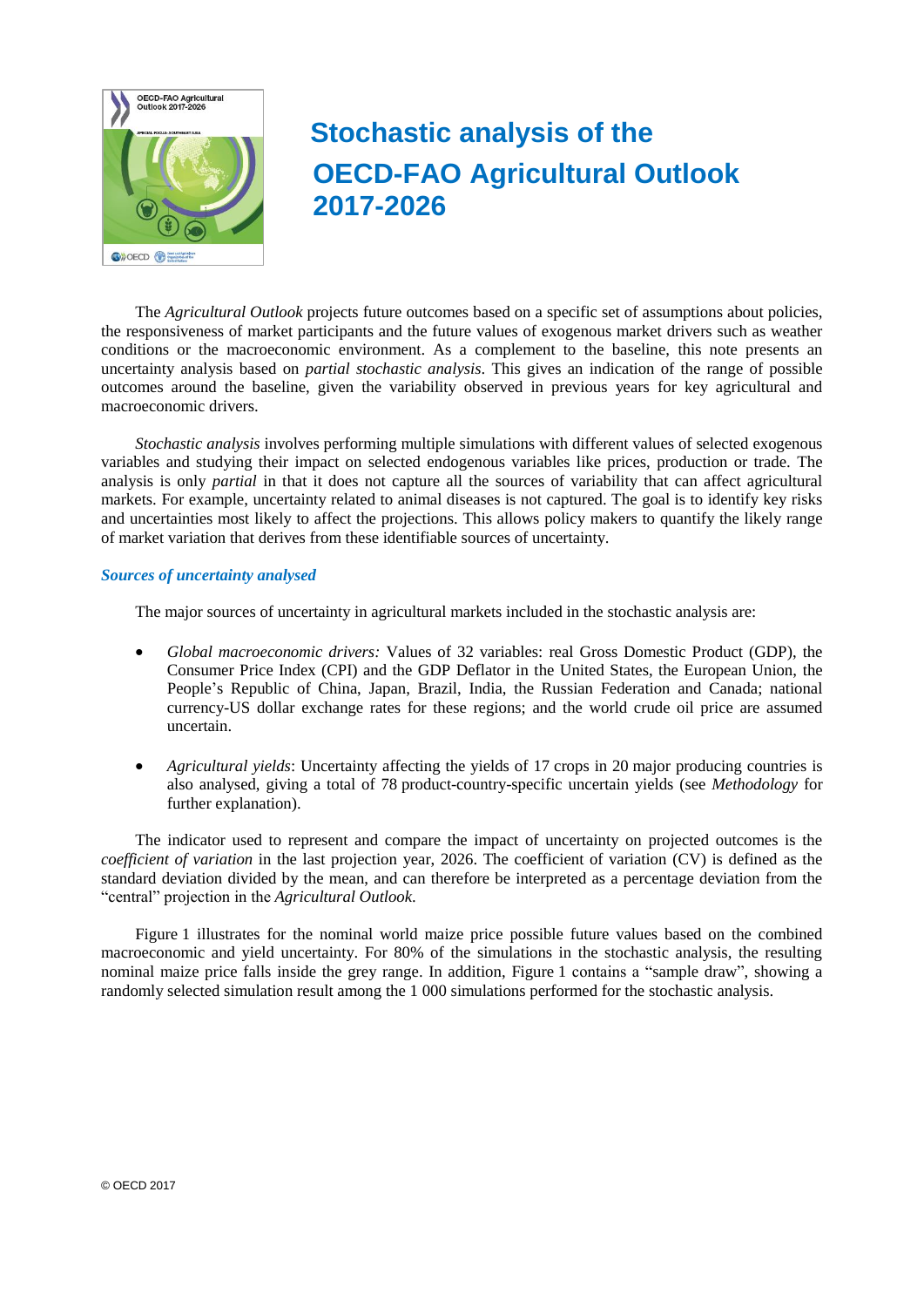

#### **Figure 1. Uncertainty around the nominal world maize price**

## *Consumption and production more stable as trade and prices act as buffer*

A common finding when comparing the results of the uncertainty analysis is that consumption and production volumes are typically more stable than trade volumes, which in turn are typically more stable than prices. The left-hand panel of Figure 2 illustrates the relatively narrow range around global maize consumption forecasts. Compared to the wide range around the baseline price projection in Figure 1, the variability around the consumption forecast is minor. This is also illustrated in the right-hand panel, which compares the coefficients of variation of global consumption, production, trade and (nominal) prices of maize. Whereas the coefficient of variation for global consumption is around 1%, variability of production is larger at almost 4%. For trade, the coefficient of variation is almost 6%. For prices, however, variability is much larger at 20%.



#### **Figure 2. Maize: Variability in consumption, production, trade and prices**

© OECD 2017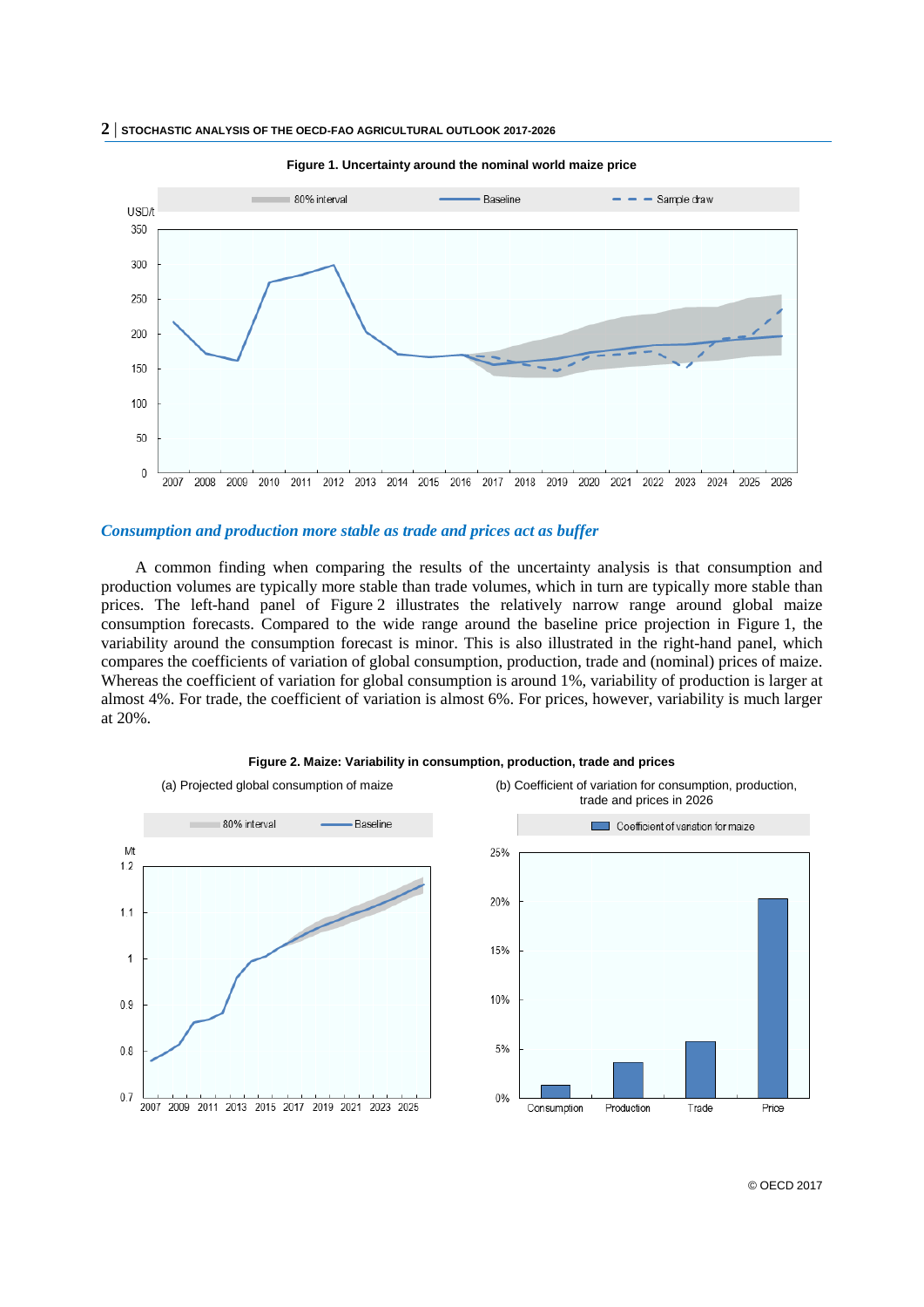This finding is not unexpected. The demand and supply of many agricultural commodities, maize included, are relatively insensitive to prices. Shocks to demand or supply are therefore likely to lead to relatively large adjustments in prices. Stocks can be used to smooth consumption in the face of fluctuations in production. Likewise, trade is more sensitive to shocks as it is used as a buffer against shocks. International trade allows countries to increase imports in order to keep consumption more stable in years where production is low. Trade can be seen as a 'residual', adjusting to shocks in production or consumption and therefore more variable.

Figure 3 shows for six large markets the coefficient of variation of maize production and consumption. The six markets differ in terms of the variability of production, with relatively low variability in China and greater variability in Brazil and Argentina. Remarkably, however, this variation in production does not translate into consumption. As shown in the right-hand side of Figure 3, the CV for consumption for all markets is lower than 5% and is considerably below the CV of production, indicating that "smoothing" takes place through stocks and international trade.



**Figure 3. Maize: variability in production versus consumption for key markets** 

2%  $4%$ 6% 8% 10% 12% 14% 16% CV Consumption

Mexico EU Brazil Argentina

(b) Coefficient of variation for maize consumption in key markets in 2026

## *Despite flat price projections, risk of price peaks remains*

The *Agricultural Outlook* projects relatively flat nominal and real price evolutions for maize (as well as for most other commodities). Our stochastic analysis adds a range around this estimate based on the effects of macroeconomic and yield shocks, as explained earlier. To facilitate the exposition, the range shown in Figure 1 only indicated the values between the  $10<sup>th</sup>$  and  $90<sup>th</sup>$  percentile – i.e. after excluding the 20% most extreme values. However, more extreme price swings (whether positive or negative) are likely to occur over the coming decade.

0%

China United **States** 

To see this, note that under the assumptions of the stochastic analysis, the likelihood that prices will remain within the "range" is 80% *in any given year*. The likelihood that prices remain in this range throughout the decade is therefore  $(0.80)^{10}$  or around 11%. In other words, the likelihood that prices will fall outside the range (either above or below) *at some point* in the next decade is 89%. When we restrict ourselves to high prices, the likelihood that prices will be higher than the range at some point in the next decade is 65%. The central projection is that prices are broadly flat, but as this analysis shows, price peaks – or troughs – remain a possibility.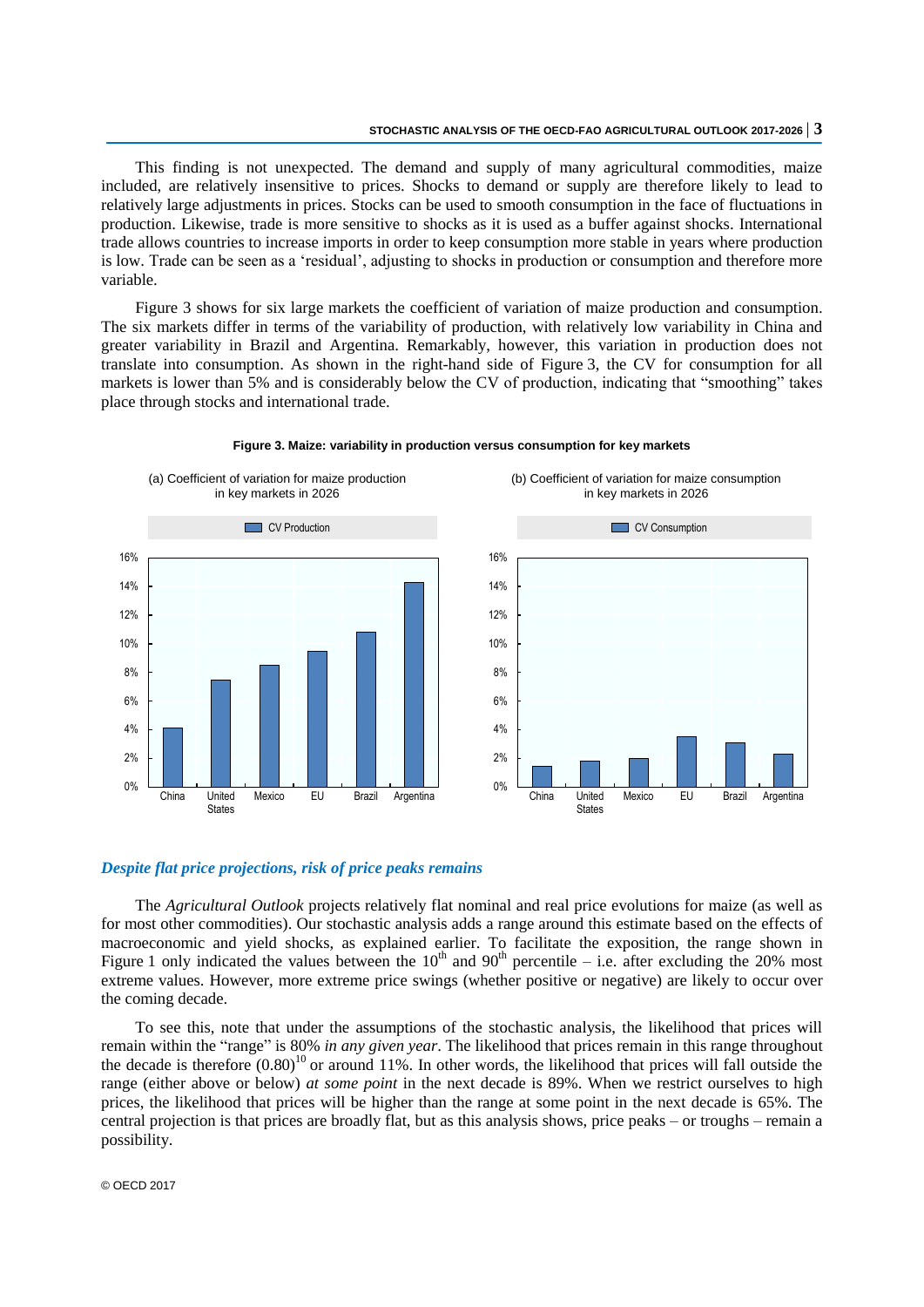The left-hand side of Figure 4 shows the uncertainty around nominal maize prices in 2026 by plotting the estimated likelihood of different prices (under the limited set of shocks introduced in the stochastic analysis). The distribution of maize prices shows that most estimates cluster around a median estimate of around USD 200/t, consistent with the central projection shown in Figure 1. There is variation on both sides, but the distribution is not symmetric – there is a longer "tail" to the right. While there is a roughly equal chance of prices being above or below the central projection, the longer tail indicates that there is a higher risk of a large positive price shock (e.g. USD 100 above the central projection) than a large negative one (e.g. USD 100 below the central projection).

The right-hand side of Figure 4 uses this information to calculate the probability that nominal maize prices in 2026 will exceed a given level. Thus, the stochastic analysis suggests that there is an 80% likelihood that nominal maize prices will exceed USD 180/t, but only a 10% likelihood that they will exceed USD 260/t. Importantly, the estimates in Figure 4 only include the uncertainty from the shocks included in the stochastic analysis. Including other sources of uncertainty would increase the likelihood of more extreme values (whether more negative or positive).



**Figure 4. Likelihood distribution of 2026 maize price**

The relatively stable central projections in the *Agricultural Outlook* are therefore consistent with the likelihood of large price swings. Price increases are particularly likely if oil prices are high, as shown in Figure 5. The left-hand panel of Figure 5 shows nominal maize prices and the nominal crude oil price in 2026 across all simulations of the stochastic analysis, as well as in our baseline. A linear trend line summarizes the impact of higher oil prices on maize prices across our stochastic analyses: an increase in the oil price by USD 100 would increase the nominal maize price by around USD 25 on average. Even with oil prices below USD 100, other shocks (such as negative weather conditions leading to low yields) may drive the maize price above USD 300/t; but higher maize prices are considerably more likely in an environment of high oil prices. This is confirmed by the right-hand panel of Figure 5, which shows the distribution of nominal maize prices across stochastic analyses for oil prices above and below USD 200. Higher oil prices clearly shift the entire distribution of possible maize prices to the right, and increase the likelihood of exceptionally high maize prices (e.g. above USD 380/t), which can be triggered in case of a perfect storm of high demand and low yields in a high oil price environment.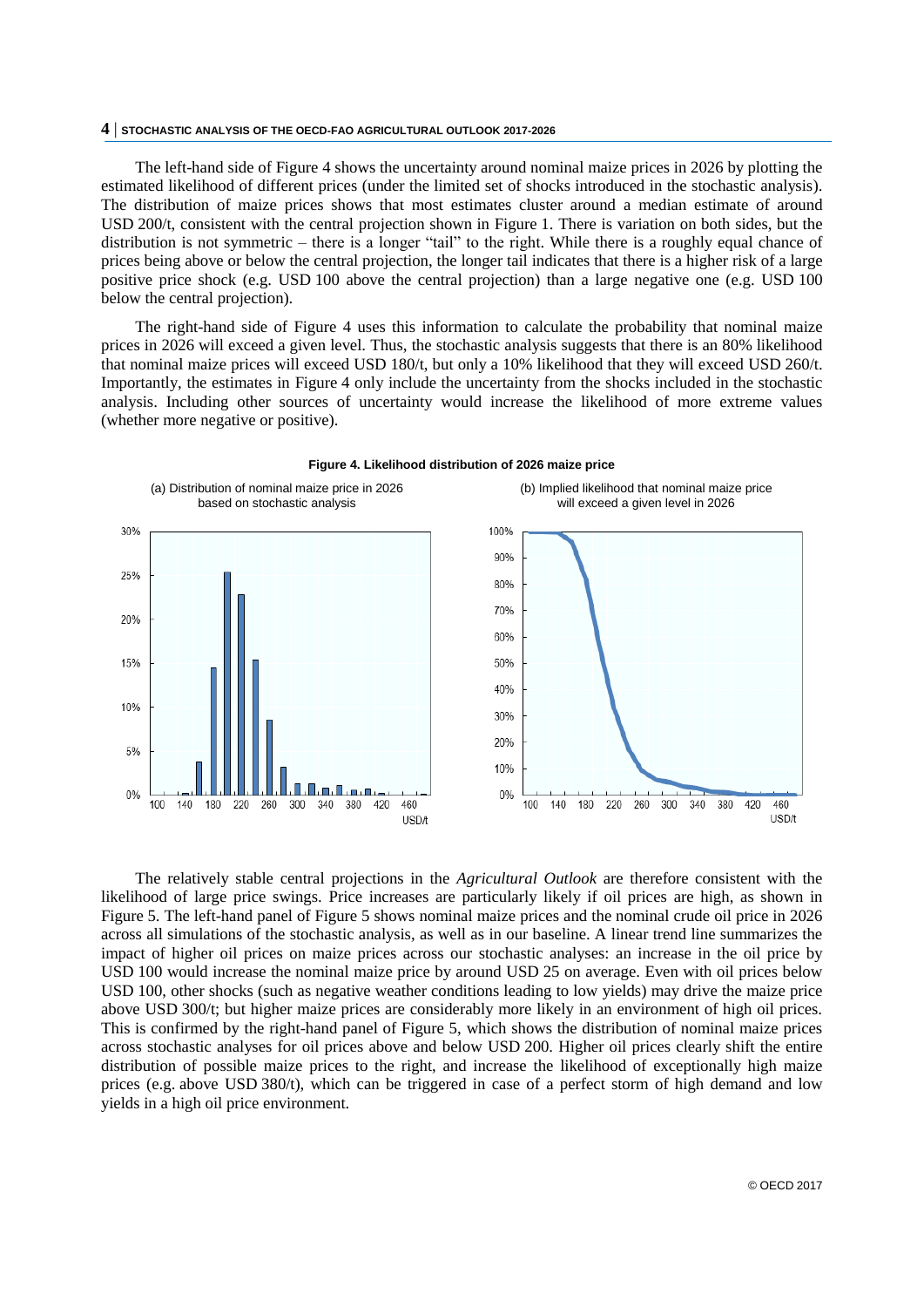

#### **Figure 5. Impact of higher oil prices**

### *Impact on different commodities*

The above charts focus on maize, as maize is a key agricultural commodity which is widely traded and is used as animal feed and as biofuel feedstock. As a result, maize prices are strongly correlated with many other agricultural prices. There is a strong relationship between maize and other cereals, as there is typically a high degree of substitutability on both the production and the consumption side. Moreover, there is a strong relationship with ethanol prices, as maize serves as an important feedstock. As shown in Figure 6, in our stochastic analysis there is also a strong correlation with dairy prices (as measured by the price of whole milk powder) and meat prices (as measured here by the price of beef on the Pacific market). Due to the interrelations between agricultural markets, maize prices can therefore be used as a convenient proxy when discussing uncertainty in the projections of the *Agricultural Outlook*. The results of the stochastic analysis of nominal prices for selected commodities can be found in Figure 7.



**Figure 6. Maize prices are highly correlated with other commodities in the stochastic analysis**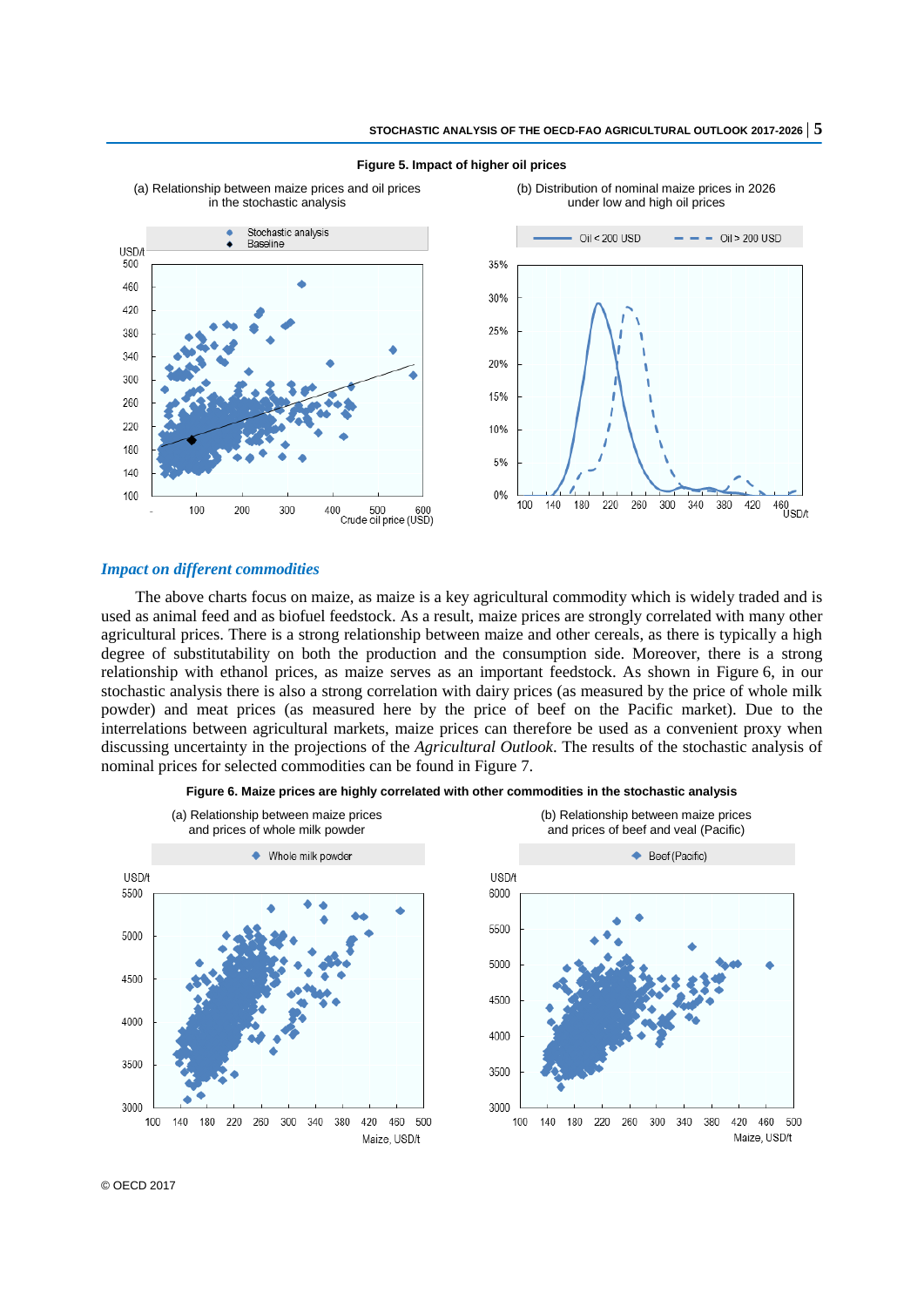## *Conclusion*

This analysis shows how partial stochastic analysis can be used to supplement the information provided by the deterministic baseline, by identifying which baseline variables are more affected by the uncertainty associated with a given set of exogenous variables. The results are based on the past pattern of variability in yields and macroeconomic drivers. However, it should be borne in mind that past trends may not continue in the future. For example, climate change could bring more yield variability, or economic growth patterns observed in recent past might change. The analysis does not capture these possible developments.



#### **Figure 7. Results of stochastic analysis of nominal prices for selected commodities**

1. No.2 yellow corn, United States FOB Gulf Ports (September/August).

2. No.2 hard red winter wheat, ordinary protein, United States FOB Gulf Ports (June/May).

3. Milled 100%, grade b, nominal price quote, FOB Bangkok (January/December).

4. Soybean, U.S., CIF Rotterdam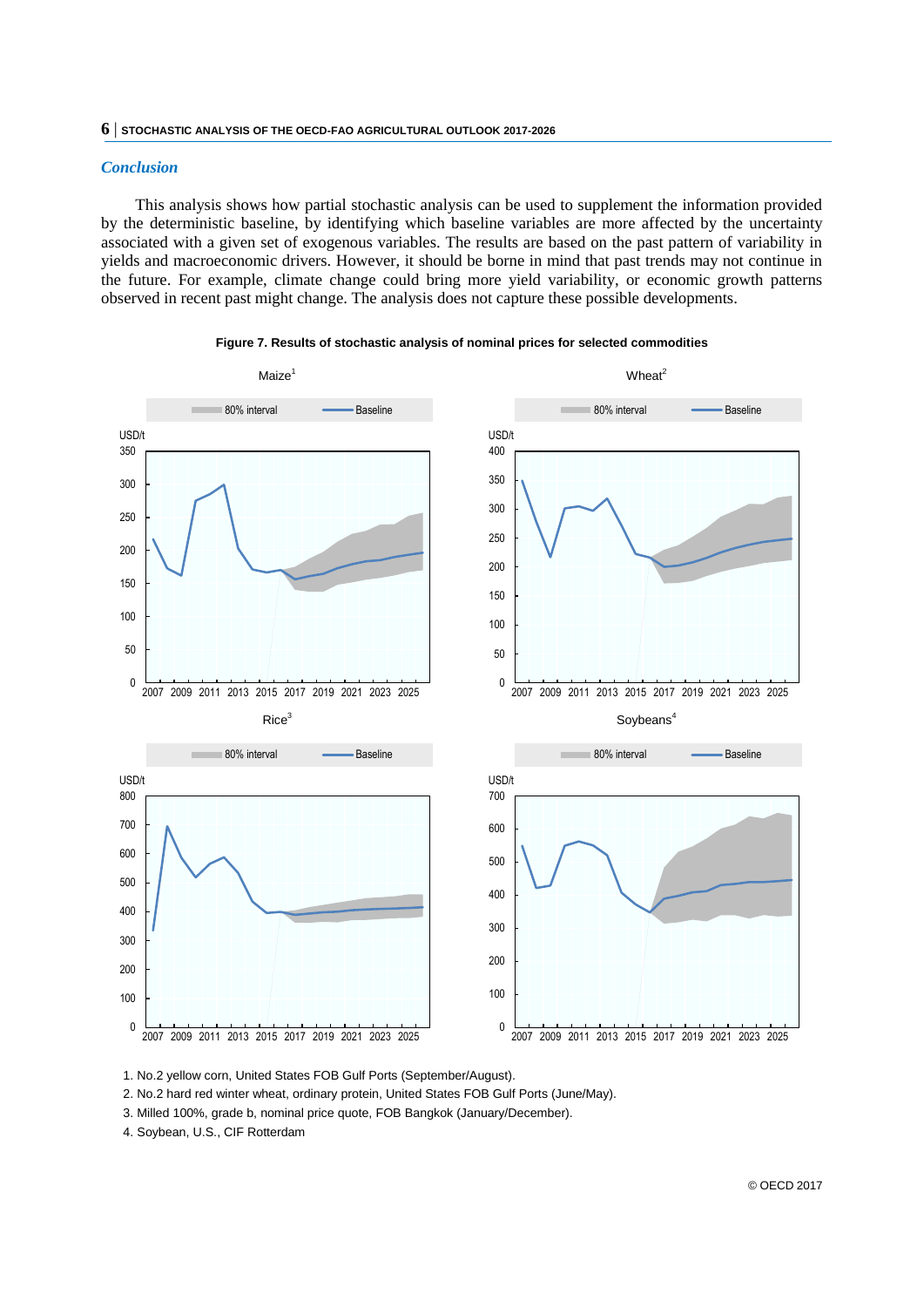![](_page_6_Figure_1.jpeg)

**Figure 7. Results of stochastic analysis of nominal prices for selected commodities** *(cont.)*

5. Weighted average price of oilseed oils and palm oil, European port.

6. Weighted average meal price, European port.

7. Brazil: export unit value for chicken (FOB), product weight.

8. Barrows and gilts, No. 1-3, 230-250 lb lw, Iowa/South Minnesota - lw to dw conversion factor 0.74.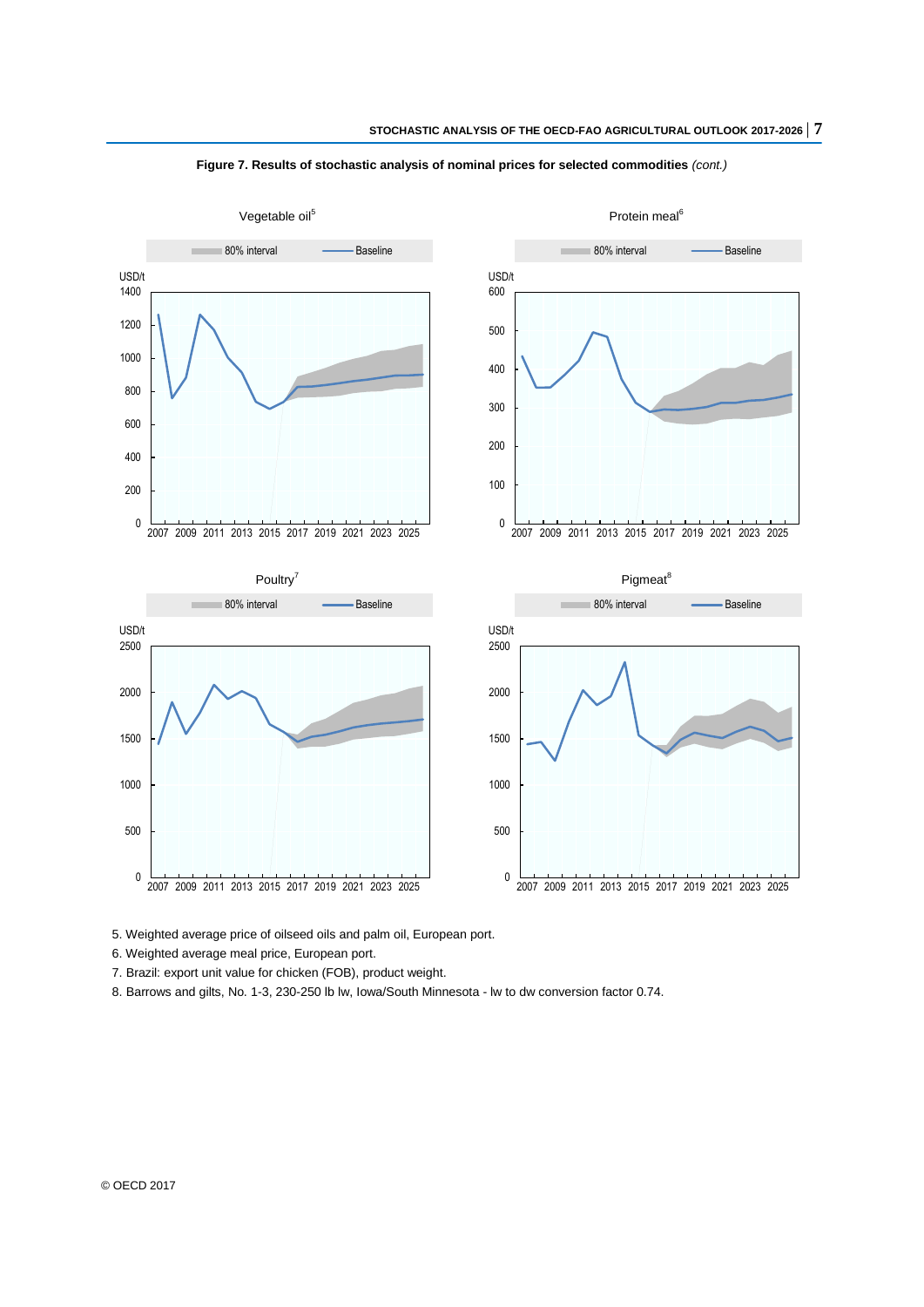![](_page_7_Figure_1.jpeg)

#### **Figure 7. Results of stochastic analysis of nominal prices for selected commodities** *(cont.)*

9. Choice steers, 1100-1300 lb lw, Nebraska - lw to dw conversion factor 0.63.

10. New Zealand: Lamb schedule price, all grade average.

11. Wholesale price, United States, Omaha.

12. Producer price Germany net of biodiesel tariff and energy tax.